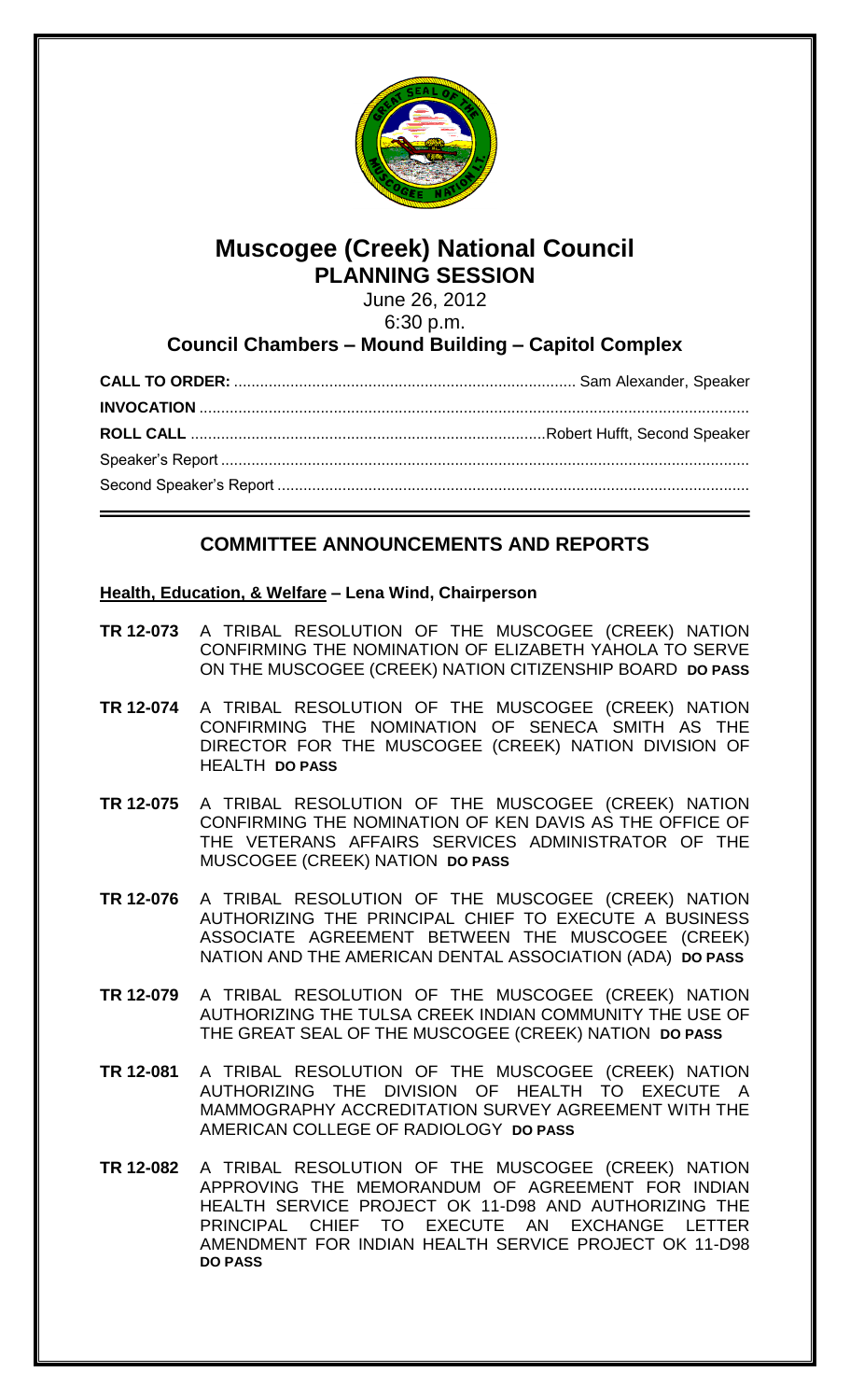### Page 2 Planning Session June 26, 2012

- **TR 12-083** A TRIBAL RESOLUTION OF THE MUSCOGEE (CREEK) NATION AUTHORIZING THE PRINCIPAL CHIEF TO EXECUTE A MEMORANDUM OF AGREEMENT WITH THE INDIAN HEALTH SERVICE FOR PROJECT OK 10-S16 **DO PASS**
- **TR 12-089** A TRIBAL RESOLUTION OF THE MUSCOGEE (CREEK) NATION AUTHORIZING THE PRINCIPAL CHIEF TO EXECUTE INTERAGENCY HEALTH PROGRAM AGREEMENT BETWEEN THE DEPARTMENT OF VETERANS AFFAIRS AND THE MUSCOGEE (CREEK) NATION **DO PASS**
- **TR 12-090** A TRIBAL RESOLUTION OF THE MUSCOGEE (CREEK) NATION SUPPORTING THE IMMEDIATE PASSAGE OF A VIOLENCE AGAINST WOMEN REAUTHORIZATION ACT WITH CRITICAL TRIBAL AMENDMENTS **DO PASS**
- **NCA 12-096** A LAW OF THE MUSCOGEE (CREEK) NATION AUTHORIZING A SPECIAL APPROPRIATION TO FINANCIALLY ASSIST A MUSCOGEE (CREEK) COLLEGE STUDENT **DO PASS referred to Business, Finance & Justice for funding**
- **NCA 12-099** A LAW OF THE MUSCOGEE (CREEK) NATION AUTHORIZING A DONATION TO A POLITICAL CANDIDATE **DO PASS referred to Business, Finance & Justice for funding**
- **NCA 12-100** A LAW OF THE MUSCOGEE (CREEK) NATION REPEALING NCA 06- 271 (A LAW OF THE MUSCOGEE (CREEK) NATION AUTHORIZING A SPECIAL APPROPRIATION FOR MRS. MARTHA BERRYHILL (AN ORIGINAL ALLOTTEE) AND HER DAUGHTER) AS AMENDED BY NCA 08-123 **DO PASS**
- **NCA 12-101** A LAW OF THE MUSCOGEE (CREEK) NATION AUTHORIZING A SPECIAL APPROPRIATION TO FINANCIALLY ASSIST A MUSCOGEE (CREEK) CITIZEN **DO PASS referred to Business, Finance & Justice for funding**
- **NCA 12-102** A LAW OF THE MUSCOGEE (CREEK) NATION APPROPRIATING FUNDS TO THE MUSCOGEE CREEK NATION DIVISION OF HEALTH CONTRACT HEALTH SERVICES (CHS) TO FUND THE FOURTH QUARTER OF 2012 **DO PASS referred to Business, Finance & Justice for funding**
- **NCA 12-103** A LAW OF THE MUSCOGEE (CREEK) NATION AMENDING MCNCA TITLE 7, §2-110 TO INCREASE THE STIPEND OF THE CITIZENSHIP BOARD MEMBERS **DO PASS**
- **NCA 12-104** A LAW OF THE MUSCOGEE (CREEK) NATION AUTHORIZING A SPECIAL APPROPRIATION TO FINANCIALLY ASSIST A MUSCOGEE (CREEK) YOUTH **DO PASS referred to Business, Finance & Justice for funding**
- **NCA 12-105** A LAW OF THE MUSCOGEE (CREEK) NATION AUTHORIZING A SPECIAL APPROPRIATION FOR UNPAID FUNERAL SERVICES OF A MUSCOGEE (CREEK) CITIZEN **DO PASS referred to Business, Finance & Justice for funding**
- **NCA 12-107** A LAW OF THE MUSCOGEE (CREEK) NATION AUTHORIZING A SPECIAL APPROPRIATION FOR A MUSCOGEE (CREEK) CITIZEN TO ATTEND AND PARTICIPATE IN THE U.S. TRANSPLANT GAMES TO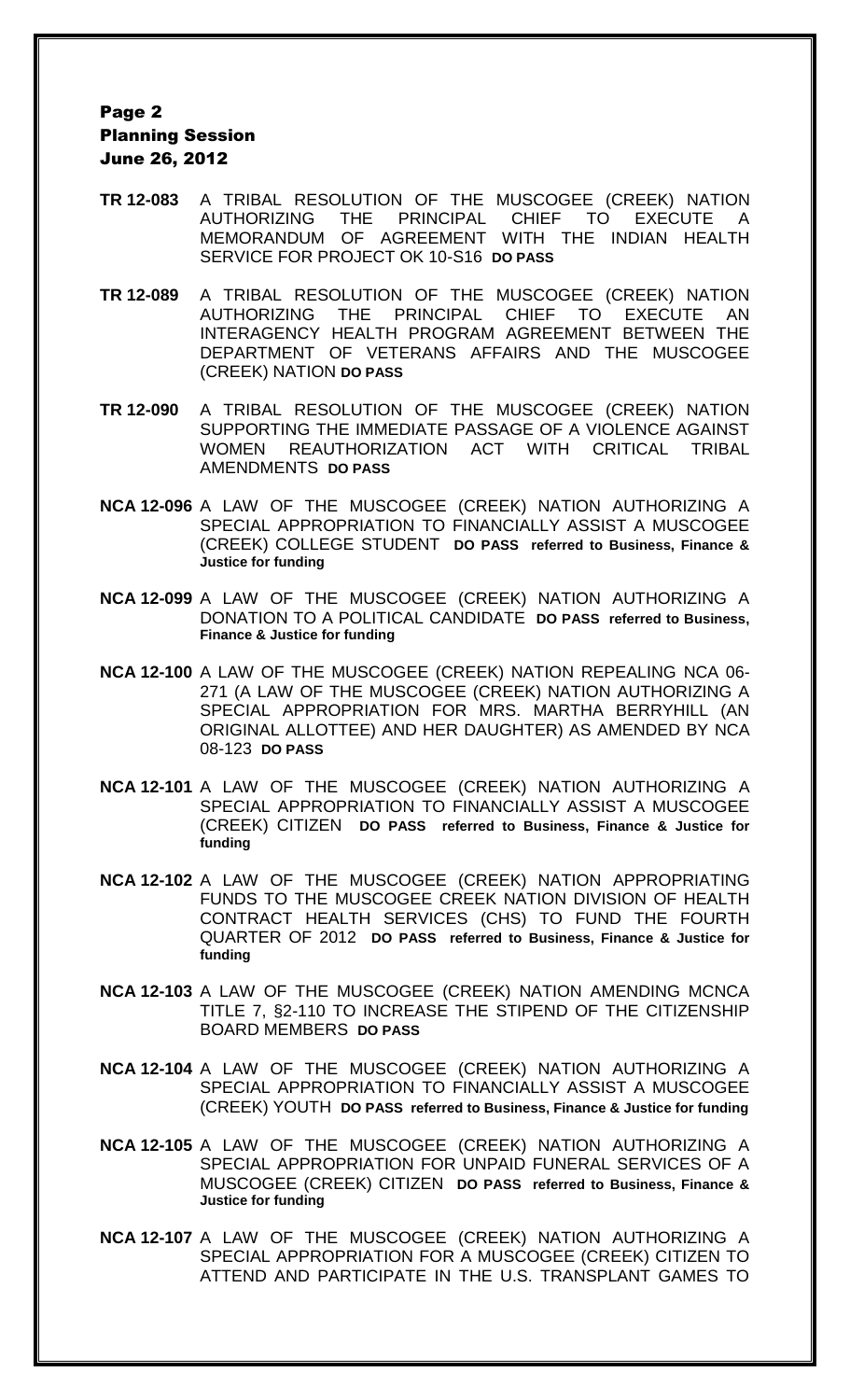### Page 3 Planning Session June 26, 2012

BE HELD IN GRAND RAPIDS, MICHIGAN **DO PASS referred to Business, Finance & Justice for funding**

- **NCA 12-108** A LAW OF THE MUSCOGEE (CREEK) NATION AUTHORIZING A SPECIAL APPROPRIATION TO ASSIST A MUSCOGEE (CREEK) CITIZEN DUE TO FINANCIAL HARDSHIP **DO PASS referred to Business, Finance & Justice for funding**
- **NCA 12-109** A LAW OF THE MUSCOGEE (CREEK) NATION AUTHORIZING A SPECIAL APPROPRIATION TO FINANCIALLY ASSIST A MUSCOGEE (CREEK) CITIZEN WITH EDUCATIONAL EXPENSES **DO PASS referred to Business, Finance & Justice for funding**
- **NCA 12-110** A LAW OF THE MUSCOGEE (CREEK) NATION AUTHORIZING A DONATION TO THE OKLAHOMA RACERS BASEBALL TEAM **DO PASS referred to Business, Finance & Justice for funding**
- **NCA 12-111** A LAW OF THE MUSCOGEE (CREEK) NATION AUTHORIZING A DONATION TO THE HOSTILE NATIVES BASKETBALL TEAM **DO PASS referred to Business, Finance & Justice for funding**
- **NCA 12-117** A LAW OF THE MUSCOGEE (CREEK) NATION AUTHORIZING A DONATION TO THE OKLAHOMA TWINS BASEBALL TEAM **DO PASS referred to Business, Finance & Justice for funding**
- **NCA 12-118** A LAW OF THE MUSCOGEE (CREEK) NATION AUTHORIZING A DONATION TO DEEP FORK COMMUNITY ACTION FOUNDATION, INC. **DO PASS referred to Business, Finance & Justice for funding**
	- a) Items for Consideration
	- b) Scheduled Committee Dates
	- c) Other Announcements

### **Land, Natural Resources & Cultural Preservation – Thomas Yahola, Chairman**

**TR 12-077** A TRIBAL RESOLUTION OF THE MUSCOGEE (CREEK) NATION AUTHORIZING THE PRINCIPAL CHIEF TO EXECUTE A COOPERATION AND PAYMENT IN LIEU OF TAX AGREEMENT BETWEEN MUSCOGEE (CREEK) NATION HOUSING AND OKMULGEE COUNTY **DO PASS**

**NCA 12-106** A LAW OF THE MUSCOGEE (CREEK) NATION AUTHORIZING A DONATION TO THE OKMULGEE COUNTY FREE FAIRBOARD **DO PASS referred to Business, Finance & Justice Committee for funding**

- a) Items for Consideration
- b) Scheduled Committee Dates
- c) Other Announcements

### **Business, Finance & Justice – Shirlene Ade, Vice-Chairman**

**TR 12-078** A TRIBAL RESOLUTION OF THE MUSCOGEE (CREEK) NATION AUTHORIZING THE GAMING OPERATIONS AUTHORITY BOARD TO EXECUTE AN AGREEMENT WITH R2W, INC. TO PROVIDE FOR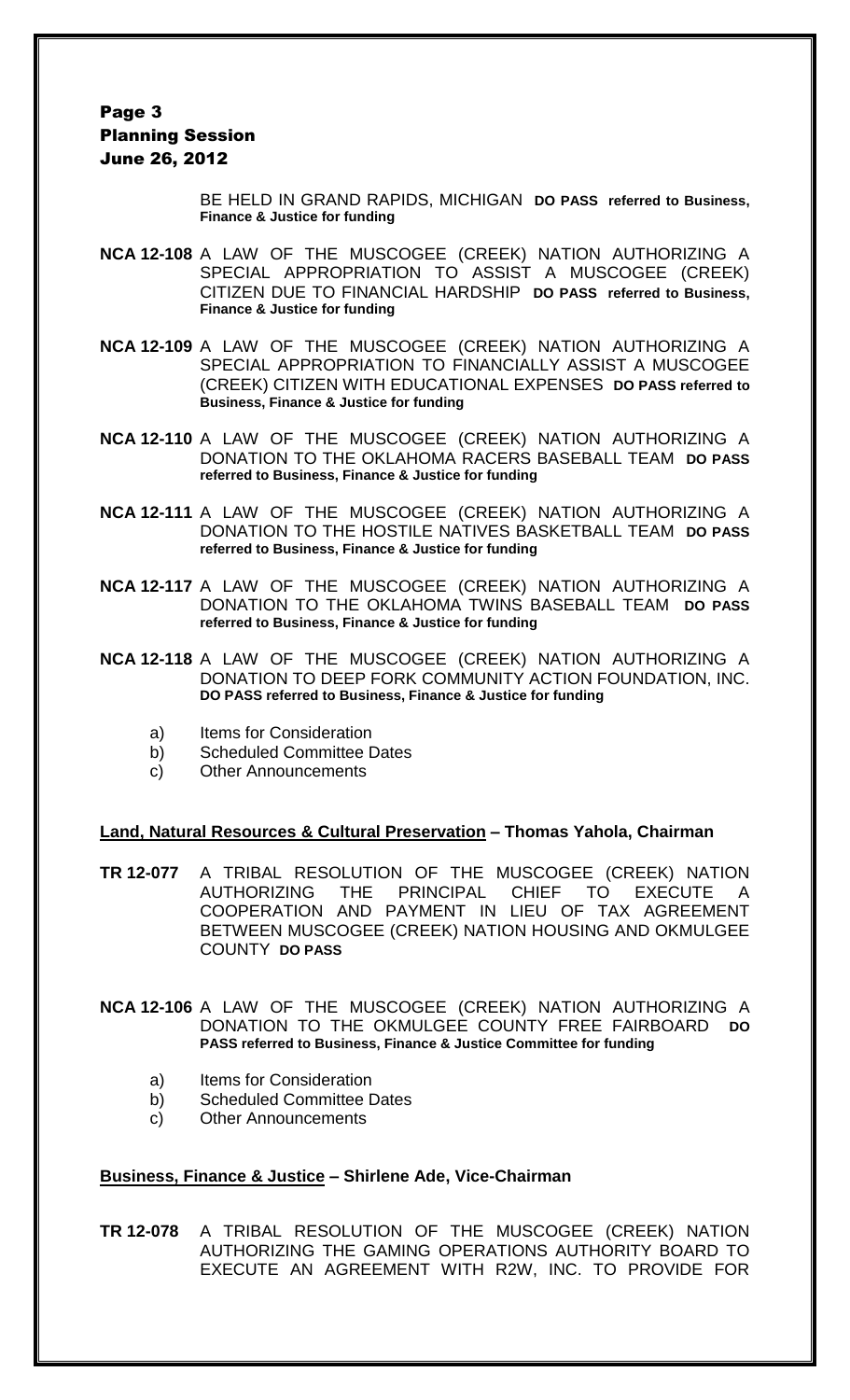### Page 4 Planning Session June 26, 2012

INSTALLATION OF LED COVE LIGHTING IN THE INTERIOR OF THE RIVER SPIRIT CASINO **DO PASS**

- **TR 12-080** A TRIBAL RESOLUTION OF THE MUSCOGEE (CREEK) NATION AUTHORIZING THE PRINCIPAL CHIEF TO EXECUTE VARIOUS DOCUMENTS WITH PAYCOM PAYROLL, LLC D/B/A PAYCOM FOR PAYROLL PROCESSING SERVICES FOR THE TRIBAL TRADE & COMMERCE AUTHORITY **DO PASS**
- **TR 12-084** A TRIBAL RESOLUTION OF THE MUSCOGEE (CREEK) NATION CONFIRMING THE NOMINATION OF JOHN T. CRIPPS TO SERVE AS THE DISTRICT TRIAL COURT JUDGE FOR THE FAMILY LAW DIVISION (INCLUDING CHILD SUPPORT) OF THE DISTRICT TRIAL COURT OF THE MUSCOGEE (CREEK) NATION **DO PASS**
- **TR 12-085** A TRIBAL RESOLUTION OF THE MUSCOGEE (CREEK) NATION CONFIRMING THE NOMINATION OF ROBERT WALLACE TREPP FOR APPOINTMENT TO THE SUPREME COURT OF THE MUSCOGEE (CREEK) NATION **DO PASS**
- **TR 12-086** A TRIBAL RESOLUTION OF THE MUSCOGEE (CREEK) NATION APPROVING LIQUOR AND BEER SALES AT RIVER WALK CROSSING **DO PASS**
- **NCA 12-084** A LAW OF THE MUSCOGEE (CREEK) NATION AUTHORIZING A SUPPLEMENTAL APPROPRIATION TO THE TOURISM & RECREATION DEPARTMENT'S FISCAL YEAR 2012 BUDGET FOR THE OPERATION OF FOUNTAINHEAD GOLF COURSE **DO PASS**
- **NCA 12-098** A LAW OF THE MUSCOGEE (CREEK) NATION AMENDING MCNCA TITLE 17, § 6-107. A.(2)(3), ENTITLED "Board of Directors and officers" TO ADJUST THE RATES OF STIPENDS **DO PASS**

### **Referred legislation funding source identified:**

- NCA 12-096 referred from the HEW Committee NCA 12-099 referred from the HEW Committee NCA 12-101 referred from the HEW Committee NCA 12-102 referred from the HEW Committee NCA 12-104 referred from the HEW Committee NCA 12-105 referred from the HEW Committee NCA 12-106 referred from the LNC Committee NCA 12-107 referred from the HEW Committee NCA 12-108 referred from the HEW Committee NCA 12-109 referred from the HEW Committee NCA 12-110 referred from the HEW Committee NCA 12-111 referred from the HEW Committee NCA 12-117 referred from the HEW Committee NCA 12-118 referred from the HEW Committee
	- a) Items for Consideration
	- b) Scheduled Committee Dates
	- c) Other Announcements